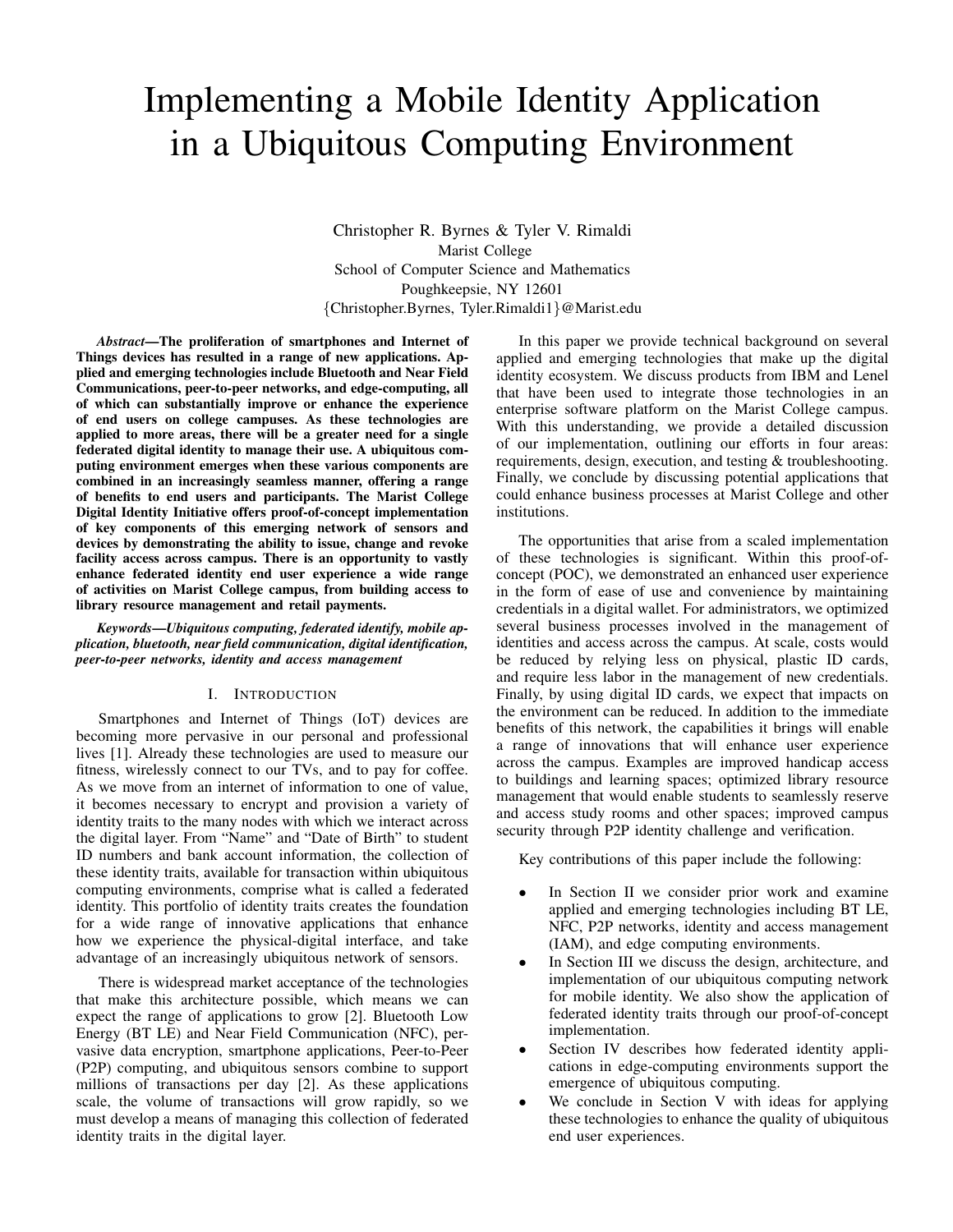#### II. BACKGROUND

We provide this background to establish core concepts in BT LE, NFC, P2P networks, federated identities, and the industry products used in this implementation. With this understanding, we then describe and demonstrate the performance of the architecture. Throughout this discussion we use the term "device" to encompass all types of wireless-enabled smartphones and sensors. However, when we describe our implementation, "device" will refer specifically to an iPhone with BT connectivity.

## *A. Prior Work*

The Marist Digital Identity Initiative builds on an existing body of knowledge and work. Pardo de Vera et al. discuss the need for "an infrastructure with automatic mechanisms to allow applications to discover and access particular information provided by sensors networks over the Internet" [1]. This is an important assumption in the building of a local, ubiquitous network such as the one offered in this POC. We make this assumption and build on it to envision first, a small network of connected BT sensors tied to identity and access management software, and later, an entire federated identity interfacing with a host of other sensors that allow for the increasingly seamless interaction between the physical world and digital objects.

McWaters et al. lay out a very thorough argument of the need for digital identities in the future [2]. They describe the different types of identity traits that a successful federated identity must provide in order to meet rising user expectations across the range of use cases. We incorporate many of these factors into our own assumptions of the utility that a federated Marist ID card would provide on Marist Campus and beyond.

Chadwick explains succinctly both what comprise an identity in general, those characteristics such as "hair colour, sound of their voice, height, name, qualifications, past actions, reputation, medical records, etc". He further explains the characteristics of identity management as "a set of functions and capabilities...used for assurance of identity information...assurance of the identity of an entity...and enabling business and security applications [3]. The understanding provided by Chadwick is critical for our POC implementation because the traits selected for inclusion must be tied to transactional behavior such as access credentials, payments, or resource management.

Srivastava et. al provide a unique and informative viewpoint on the types of implementations that are possible using ubiquitous sensor networks. They argue that "[s]mart environments instrumented with sensor- and-wireless-enhanced objects would be able to sense events and conditions about people and objects in the environment, and act upon the sensed information or use it as context when responding to queries and commands. [4]" We agree with this, and show in our implementation that such improvements begin with the elemental applications of our identities, namely for the purpose of access, but extensible to a range of other activities and processes.

Gomez, Oller, and Paradells provide a useful overview and description of the layers involved in BT technology, which is representative of the architecture used in this POC. They introduce the concept of advertising and data channels, which plays a role in our evaluation of this POC, particularly as it relates to latency times for BT synchronization. Though BT LE does provide an incremental improvement over previous methods of access control (e.g. magnetic strip, proxy card), we believe that further improvement will be recognized by the application of NFC, whose benefits over BT LE we describe further [5].

Wang et al. are cited to provide a succinct definition of a P2P network. Some of the more pertinent applications are to act as a distributed network for data exchange that responds to requests for resources, updates performance parameters, and supplies resources to an originator if possible [6]. While we implemented a small-scale model of such a network, we envision a scaled version to contain multiple structured and unstructured networks cooperating to enhance the end users' quality of experience [6], [7].

Bajaj introduces an emerging technology, NFC, and provides a useful overview of the its applications, many of which we argue could be readily implemented on the Marist College campus [4], [8]. He provides a comparison of NFC to BT and infrared (IR), which strengthens the argument for an eventual implementation of a ubiquitous sensor network that takes advantage of NFC [9].

#### *B. Specific Tools*

*1) Bluetooth Communication:* Devices utilizing BT communication are managed using a star topology, in which a master node provides a time division multiple access radio frequency (TDMA RF) for up to 7 other devices [5]. Peripheral nodes synchronize to the frequency of the master node, enabling peripherals to persistently transmit information back and forth [5]. The transmission range for BT technology varies from 10 meters for class 3 devices up to 100 meters for class 1 devices [10]. Both devices used in this implementation were version 4.0 LE or more recent.

*2) Near Field Communication:* NFC can be split into two modes, active and passive. Devices in active mode generate their own RF for transmission purposes [8]. These devices must contain their own power supply. When two devices are in active mode and are within a proximity of 4cm - 20cm, they can open up two-way, peer-to-peer communications suitable for data transfer [8] [11] [12]. Devices in passive mode do not generate their own RF and do not need to contain their own power supply [8]. Devices in passive mode use Near Field Wireless Power Transfer Technology (NFWPTT), a form of magnetic induction, to send a response back to the active device [8], [13].

*3) Peer-to-Peer Networks:* P2P networks exist wherever there is more than one computing node, when each node possesses spare processing power, and when each node has the capacity to exchange and store transactional data [6]. Such networks enable smartphones and other IoT devices to connect and transfer data in a persistent and ubiquitous manner, enhancing the network performance and quality of end user experience.

P2P networks can exist in three forms: unstructured, structured, and hybrid. Unstructured networks contain randomly graphed nodes that can choose other nodes with which to pair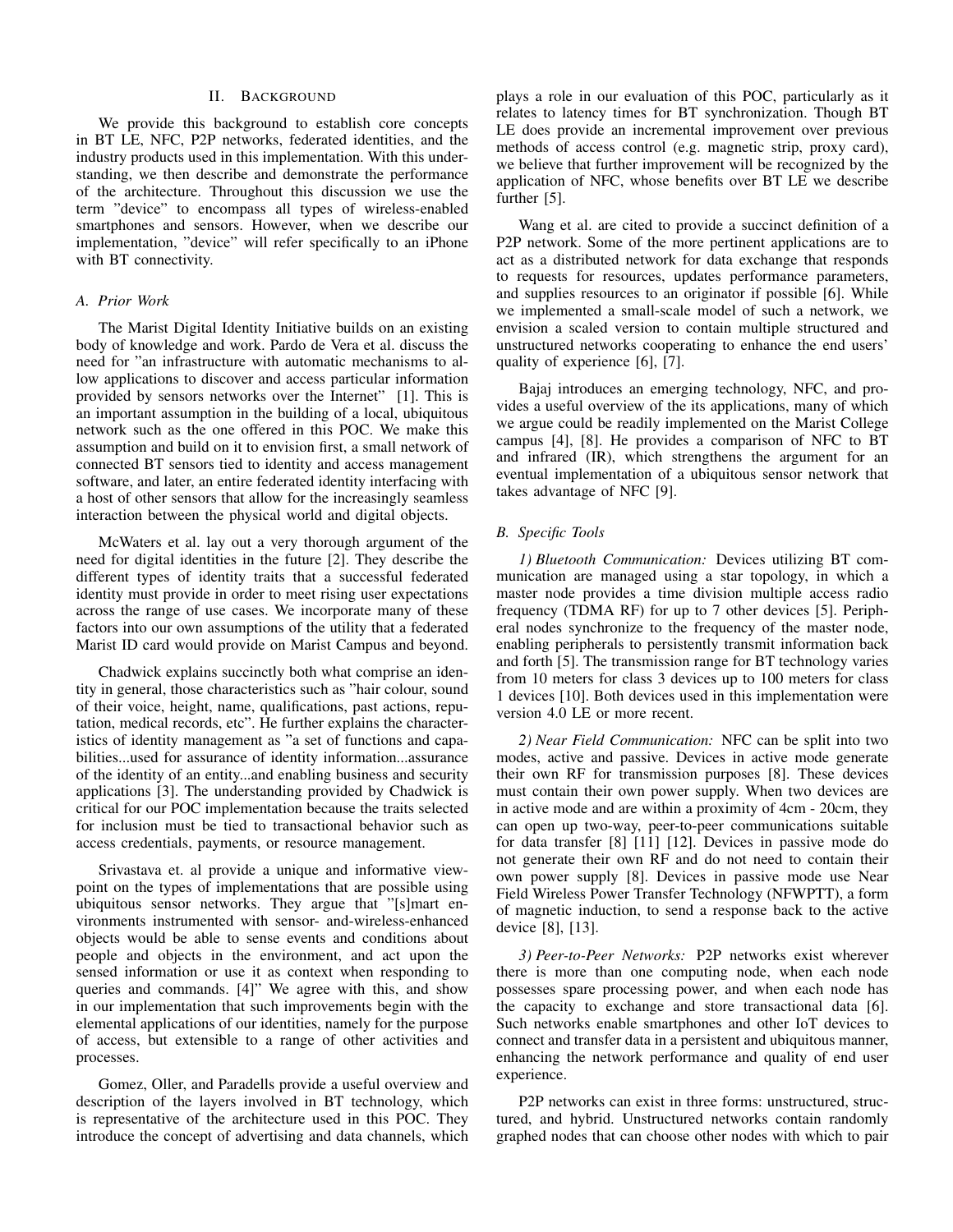or interact with [14]. Structured networks, on the other hand, can be thought of as a keyed list of nodes. The placement of data within a node and the placement of the node on a graph both vary depending on specific keys [14]. Each set of data corresponds to a specific key that is represented on the node. Using that key, the node is graphed accordingly, thus representing an organized graph [14]. A hybrid network combines properties of both, such as the node placement found in structured networks, and the data placement and discovery methods found in unstructured networks [14]. This provides efficient data searches throughout a large network nodes.

P2P networking can improve the quality of end user experience by performing a multitude of tasks. By taking advantage of the spare memory and computing power of edge devices, devices can transmit access credentials used to enter a room or a building simply by recognizing known nodes in their proximity and by performing the desired actions. Devices can respond to requests for identity information from unknown nodes if the appropriate credentials are presented, providing only information that is requested and not revealing more than is needed. They can also communicate with retail point-of-sale systems to facilitate cashier-less checkout, making appropriate charges to bank accounts. These federated identity traits are readily transmitted on a P2P network with sufficient speed (e.g. 5G) [15], and demonstrate the wide range of applications that such networks provide.

*4) IBM Mobile Identity:* IBM Mobile Identity (MI) is a cloud-based cryptographic framework for issuing and managing federated identity documents represented by secure tokens. Its functionality is embedded within the Marist digital student identity card through a Software Development Kit (SDK), and interacts through a Representational State Transfer Application Programming Interface (REST API) between the card acquisition server and IBM's cloud credential server. IBM's MI provides user authentication and authorization for a variety of user identity applications, including one-way transmission of encrypted credentials and two-way transmission of identity challenges and encrypted credentials. [16]

*5) Lenel Onguard and BlueDiamond:* Lenel's Onguard is an open architecture identity and access management software used by Marist College. It provides a web-browser enabled user interface to issue and manage access credentials and to resolve alarm conditions at buildings throughout campus. Through a REST API, it provisions a one-time authentication code to device users, who in turn use that code to pair their device with a particular identity document. In this implementation, we paired each user device with an encrypted representation of the user's student identity number. In the Onguard terminal interface, when a credential is issued to a particular user, Onguard automatically sends an email to the user, with a link to a credential server, which returns the onetime authorization code.

Lenel's BlueDiamond BT LE readers allow digital credentials to be submitted from a mobile application on a smartphone to the Onguard system for identity verification and access approval. Once submitted, the credentials are vetted against the authorized users' Lightweight Directory Access Protocol (LDAP) server profile and Onguard access credentials. Lenel also provides a mobile application that we used as a performance and stability benchmark. Once the BlueDiamond mobile application was shown to be stable and reliable, we installed and began testing the Marist College Digital Identity application [17].

*6) Marist College Digital Identity Initiative:* The Marist College Digital Identity Initiative is a proof-of-concept (POC) program to develop, implement, and test a software/hardware architecture that enhances the ways in which Marist College identity cards are used on and around campus. Through the IBM/Marist College Joint Study, and in partnership with IBM and Lenel, this initiative has progressed through two phases of POC implementation, Event Registration and Secure Access.

In the first phase, Event Registration, we demonstrated the ability to issue a digital identity card for use by a smartphone application, and to register students at a Marist activity using a QR code. This showed that college administrators and students could enjoy significant efficiencies in the issuance of identities and registration of students at sanctioned events.

In the second phase, Secure Access, we demonstrated the ability to issue, change, and revoke access to buildings, classrooms, and offices on campus. Using IBM MI, and having installed a BlueDiamond BT LE reader on a server room door, students, faculty, and staff now have the ability to acquire a digital identity, receive and activate credentials, and open bluetooth-enabled locks that are available to them utilizing a smartphone application. The application submits encrypted credentials to the door lock reader, which are compared against an access database, and if the participant is authorized, the lock is activated and the door is opened.

## III. IMPLEMENTATION

The technologies we have discussed up to now allow us to digitize student identification cards, enhancing end user experience, and streamlining administrator business processes. In this section we discuss each of the four phases of the Digital Identity Initiative: requirements, design, execution, and testing.

## *A. Requirements*

Requirements for implementing this POC were gathered between January and February of 2018. During this time, regular conference calls among stakeholders from IBM, Lenel, and Marist College were held to identify key resources and integration points, and to offer a venue for participants to communicate directly with one another.

Requirements generally fell within one of three categories: software and hardware resources, administrative and legal, and design and technology integration. Initial software resources included a Docker container environment running on an Ubuntu server on Marist's internal server network [18]. This required 35 GB of storage and 4 GB of RAM.

In order to issue digital student identities from this environment, IBM provided an on-boarding package that provided necessary scripts and HTML files to create and acquire digital identity cards for integration with our smartphone application. We developed a web acquisition page to allow for input of student profile pictures, names, student identity numbers, and other pertinent information. These forms can be tailored to accommodate as much information as institution managers wish to include within their federated identity programs.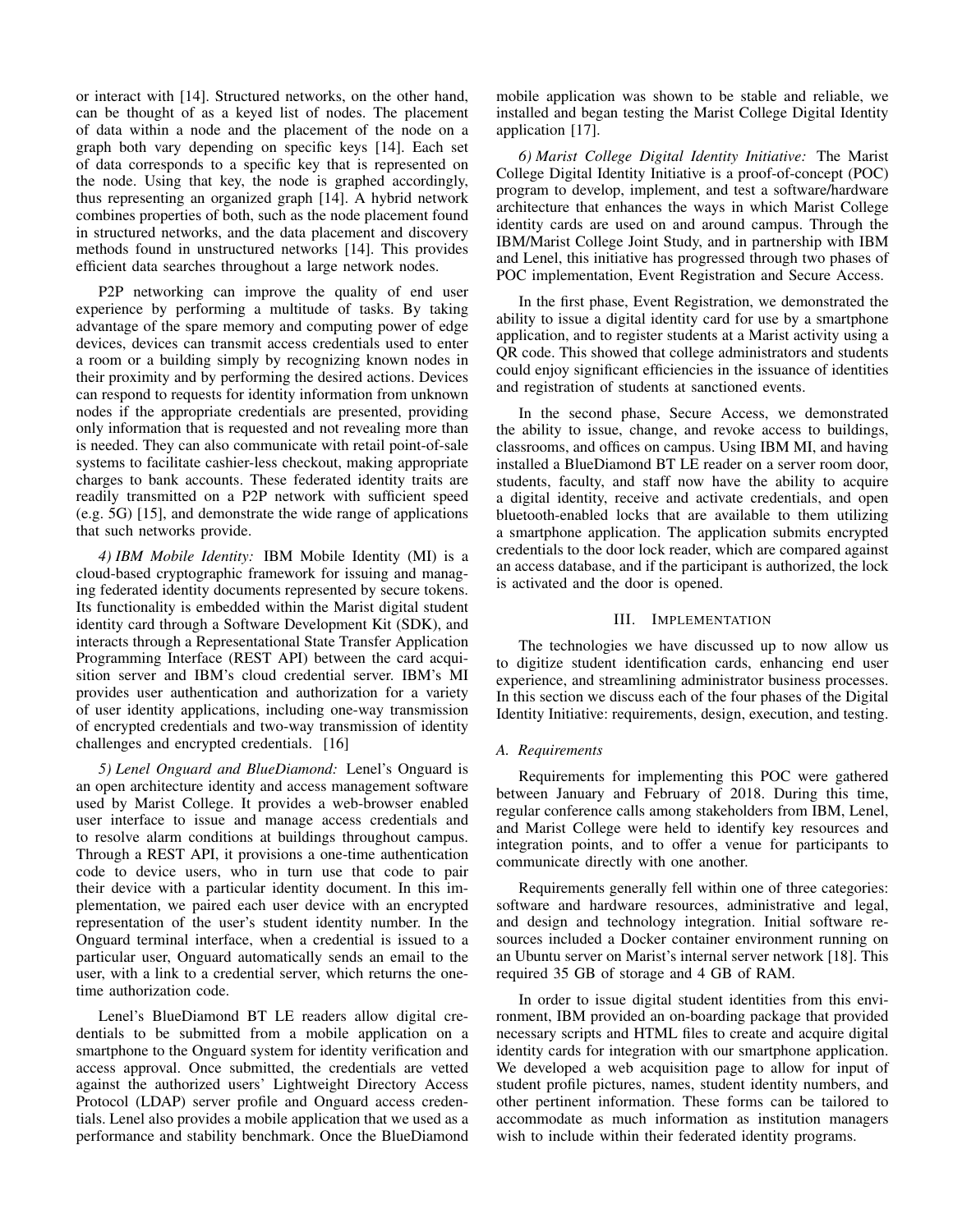

Fig. 1. Digital Identity Architecture

#### *B. Design*

Our system design takes advantage of a service-oriented architecture (SOA) to issue Marist identity credentials, to generate encrypted credentials paired to user devices, and to update user credentials as appropriate based on changing access authorization [19]. These actions are performed by REST API's integrated with each main process. The design of the the Marist card acquisition page was largely dictated by the features of the IBM MI product. This included all functionality necessary for hosting web services, creating digital ID cards, and integrating with the smartphone application.

The Onguard workstation located in the Marist Security office is a key component in this process. It connects to a database of all students, faculty, staff, and visitors who can be issued access credentials. We used the Onguard system to generate an email, which was sent to the end user with a link to a credential server. When activated, that link sends an API request to the credential server, which returns a onetime authorization code to the end user. That credential is then uniquely paired with the user's device, offering resistance against unauthorized use or other malicious intent.

We designed our architecture to implement two separate smartphone applications primarily for testing purposes. The first is a mobile application developed by Lenel for use with its Onguard system and BlueDiamond BT readers. The second app was developed by IBM and Marist to integrate with its MI product. We use the BlueDiamond application to set performance and stability benchmarks. Once demonstrated, we began testing the Marist-branded application, which used an embedded SDK provided by Lenel to call on the same services as the BlueDiamond application.

#### *C. Execution*

In the implementation at Marist College, we use a wireless sensor network, micro-processors, and wireless communications [10]. The collection of smartphones present on the Marist College campus effectively acts as a wireless sensor network of peer-to-peer devices that provides the ability to award and revoke access, create and execute resource reservations, verify identities, and incentivize behavior across different types of participants within a peer-to-peer, edge computing framework [20].

Using products from IBM and Lenel, we have implemented a wireless sensor network containing peer-to-peer, ubiquitous mobile devices, enabling us to monitor and validate credentials. The first critical milestone within the execution phase was to install the bluetooth reader on the door lock to the Enterprise Computing Research Laboratory (ECRL). In conjunction, we configured Onguard to accommodate the addition of a a digital identity credential, and to be able to send new credentials to end users through Marist's SMTP server.

In order to provide a suitable mobile environment to support testing of the Digital Identity application on iOS devices, we provisioned TestFlight to several participants. TestFlight allows for beta testing of applications on iOS devices without submitting the application to the iTunes store.

Next, we demonstrated successful activation of the bluetooth door lock using Lenel's BlueDiamond application. First, we manually entered the necessary information in URL format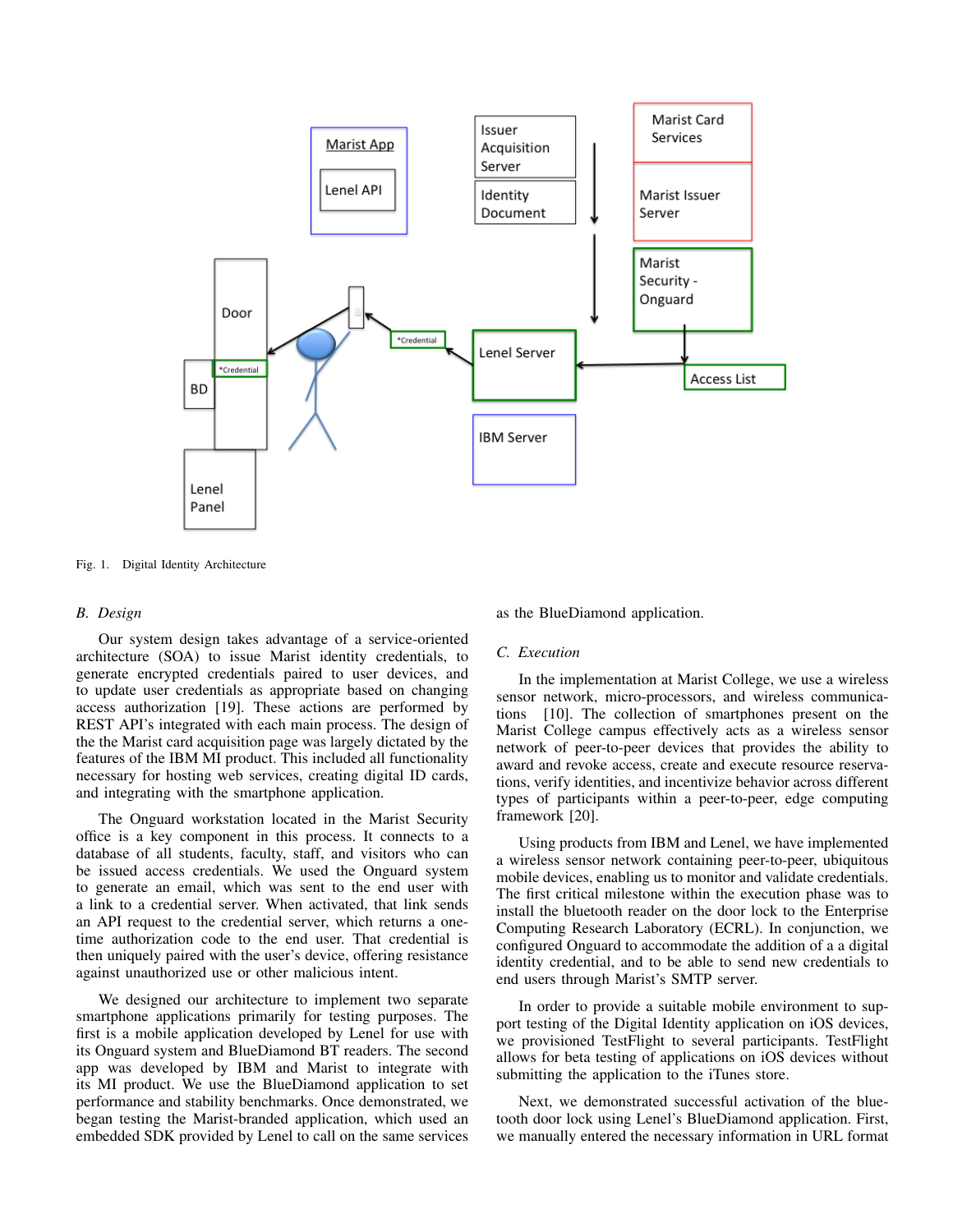| IBMowner.log<br>D O |              |                                                                             |  |                                                                                                               |
|---------------------|--------------|-----------------------------------------------------------------------------|--|---------------------------------------------------------------------------------------------------------------|
|                     | $\mathbb{Z}$ | 险<br>Ċ,                                                                     |  | ŕħ<br>Q Search                                                                                                |
| Reveal              | <b>Now</b>   | Reload<br>Clear                                                             |  | Share                                                                                                         |
|                     |              | 2018-09-06 15:16:29.230 MI Owner[12164:3400115] bluedoor: canScanForDevices |  |                                                                                                               |
|                     |              |                                                                             |  | 2018-09-06 15:16:29.230 MI Owner[12164:3400115] bluedoor: hasAuthorizedWithServer()                           |
|                     |              |                                                                             |  | 2018-09-06 15:16:29.230 MI Owner[12164:3400115] bluedoor: bluedoor: sharedFramework()                         |
|                     |              |                                                                             |  | 2018-09-06 15:16:29.231 MI Owner[12164:3400115] bluedoor: bluedoor: sharedFramework()                         |
|                     |              |                                                                             |  | 2018-09-06 15:16:29.233 MI Owner[12164:3400115] bluedoor: bluedoor: sharedFramework()                         |
|                     |              |                                                                             |  | 2018-09-06 15:16:29.285 MI Owner[12164:3400115] bluedoor: bluedoor: sharedFramework()                         |
|                     |              |                                                                             |  | 2018-09-06 15:16:29.295 MI Owner[12164:3400115] bluedoor: function: handleScanStarted()                       |
|                     |              |                                                                             |  | 2018-09-06 15:16:30.395 MI Owner[12164:3400132] bluedoor: shouldQuickAuthToDevice                             |
|                     |              |                                                                             |  | 2018-09-06 15:16:30.395 MI Owner[12164:3400132] bluedoor: Privacy deadbolt is set, do not use quick auth      |
|                     |              |                                                                             |  | 2018-09-06 15:16:30.395 MI Owner[12164:3400115] bluedoor: function: handleDevicesReturned(devices:)           |
|                     |              |                                                                             |  | 2018-09-06 15:16:30.395 MI Owner[12164:3400115] bluedoor: Only one door near found                            |
|                     |              |                                                                             |  | 2018-09-06 15:16:30.395 MI Owner[12164:3400115] bluedoor: function: opendoorUI(door:)                         |
|                     |              | 2018-09-06 15:16:30.395 MI Owner[12164:3400115] bluedoor: openDevice        |  |                                                                                                               |
|                     |              |                                                                             |  | 2018-09-06 15:16:30.395 MI Owner[12164:3400115] bluedoor: bluedoor: sharedFramework()                         |
|                     |              | 2018-09-06 15:16:30.395 MI Owner[12164:3400115] bluedoor: userPin()         |  |                                                                                                               |
|                     |              |                                                                             |  | 2018-09-06 15:16:34.749 MI Owner[12164:3400115] bluedoor: updateKey(force:syncType:completion:)               |
|                     |              | 2018-09-06 15:16:34.749 MI Owner[12164:3400115] bluedoor: shouldUpdateKey   |  |                                                                                                               |
|                     |              |                                                                             |  | 2018-09-06 15:16:34.750 MI Owner[12164:3400115] bluedoor: hasAuthorizedWithServer()                           |
|                     |              |                                                                             |  | 2018-09-06 15:16:34.750 MI Owner[12164:3400115] bluedoor: bluedoor: sharedFramework()                         |
|                     |              |                                                                             |  | 2018-09-06 15:16:34.751 MI Owner[12164:3400115] bluedoor: bluedoor: sharedFramework()                         |
|                     |              |                                                                             |  | 2018-09-06 15:16:34.751 MI Owner[12164:3400115] bluedoor: Forcing update, shouldUpdateKey: true               |
|                     |              | 2018-09-06 15:16:34.751 MI Owner[12164:3400115] bluedoor: adjustSyncType    |  |                                                                                                               |
|                     |              |                                                                             |  | 2018-09-06 15:16:34.751 MI Owner[12164:3400115] bluedoor: lastCredentialSvncTime()                            |
|                     |              |                                                                             |  | 2018-09-06 15:16:34.753 MI Owner[12164:3400115] bluedoor: Adjusted Sync Request type: TRSyncType(rawValue: 1) |
|                     |              |                                                                             |  | 2018-09-06 15:16:34.753 MI Owner[12164:3400115] bluedoor: bluedoor: sharedFramework()                         |
|                     |              |                                                                             |  | 2018-09-06 15:16:34.763 MI Owner[12164:3400115] bluedoor: function: doorclosureUI()                           |
|                     |              |                                                                             |  | 2018-09-06 15:16:34.763 MI Owner[12164:3400115] bluedoor: *** door closure process**                          |
|                     |              |                                                                             |  | 2018-09-06 15:16:34.763 MI Owner[12164:3400115] bluedoor: function: hideDetailView()                          |
|                     |              | 2018-09-06 15:16:34.764 MI Owner[12164:3400115] bluedoor: ***Hide detail    |  |                                                                                                               |
|                     |              | 2018-09-06 15:16:34.764 MI Owner[12164:3400115] bluedoor: stopScanning()    |  |                                                                                                               |
|                     |              |                                                                             |  | 2018-09-06 15:16:34.764 MI Owner[12164:3400115] bluedoor: bluedoor: sharedFramework()                         |
|                     |              |                                                                             |  | 2018-09-06 15:16:34.838 MI Owner[12164:3400115] bluedoor: function: handleScanEnded()                         |
|                     |              | nnan na ar ar ail ar ann 118 a - Tanair Ainneamh 19 - 19 - 19 -             |  | 2018-09-06 15:16:36.205 MI Owner[12164:3400115] bluedoor: Sync Completed, error: nil<br>أمامه فأنا            |

Fig. 2. User Log File

into the test device browser, which navigated to the BlueDiamond application. We then demonstrated the ability to send an email from Onguard to the user device and authorize the device by clicking on a link to the credential server within that email. This step required two weeks of troubleshooting before we were able to accomplish sending the email and subsequent authorization. A more in depth discussion of the troubleshooting necessary to accomplish this is provided in the next section.

After demonstrating that we could successfully send an activation email and open the bluetooth lock using the BlueDiamond application, we proceeded to show the same capability using the Marist Digital Identity application, using the same procedures that we did for the BlueDiamond application.

As seen in Fig. 1, the platform design allows for Card Services to issue digital identity cards and Security services to separately manage the issuance, changing, and revoking of access credentials. The Lenel Server performs in the same manner that it would under a BlueDiamond configuration, in that it generates an authorization code, which is used to pair the user device with the unique access credential generated by the IBM server. The credential is sent to the user device and stored there until modified or revoked. Once presented to the Bluetooth reader associated with a door, the credential is compared with the access list managed by the Security office.

## *D. Testing*

Testing and troubleshooting began with the installation of the BlueDiamond BT reader on the ECRL door and configuration of Onguard for interoperability with a digital credential. We used the BlueDiamond mobile application to activate the door lock by manually entering the authorization code in the URL of our smartphone browser (Safari). This proved our ability to activate the application and open the door. Following that we sought to demonstrate the ability to send an email to the end user, which contained a link to the credential server. On activation of the link, the user is sent a one-time activation code used to pair the device with the federated identity trait stored in Onguard, in this case the student ID number.

In attempting to provision these credentials using an email, we received an error indicating that the credential had been provisioned, but the email failed to send. In troubleshooting this issue, we examined multiple nodes and logs within the Onguard network, including the Marist user database (SQL Server), network monitors (EMO logs), the Onguard workstation (Lenel debugging logs and IBMOwnerlogs). We eventually traced the issue to the local instance of the McAfee Virus Scanner Service, which was preventing the request from being sent to the SMTP server. The sender account was white-listed by the local administrator, but the scanner service was interrupted when sending the email from the Onguard administrator account.

When we were finally able to properly generate and send the activation credential, we then sought to demonstrate the same ability with the Marist Digital Identity application. This required a small change to the HTML script called by the Onguard .exe file to activate the Marist application instead of BlueDiamond.

We found that high latency results in longer wait times due to bluetooth synchronization requirements. This resulted in an average synchronization time of 5.04 second from submitting the request for access in the application to the lock being activated. The credential encryption process speed is more dependent on the speed by which the email server sends the email from Onguard through the local SMTP server, and received by the end user. This ranged from a minute or two to several depending on local network traffic.

There are some drawbacks to BT LE that could be over-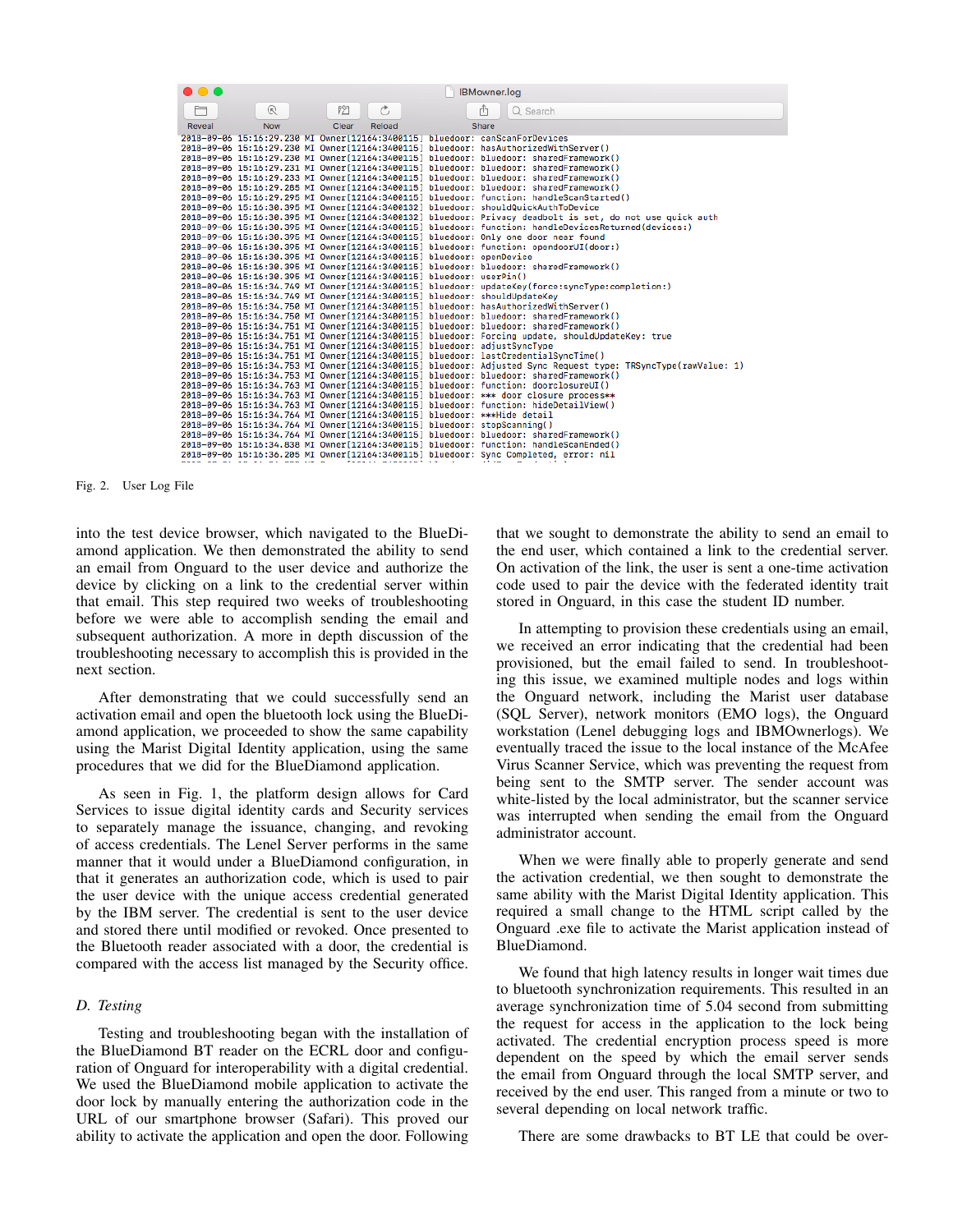come by the use of NFC instead. In testing, we were able to successfully connect with and activate the BT reader from a distance of over 9 meters, which could be seen as a security drawback. Man-in-the-middle attackers could easily intercept the signal with eavesdropping tools and play it back when the genuine user is not present. The shorter range and higher frequency of NFC would limit the volume of space available to a would-be attacker. The shorter ranges of NFC would also allow for easier signal management by end user smartphones. Currently, the Marist Digital Identity application presents a list of all available BT readers to the end user. This could become difficult to manage if a specific end user had access to several doors in a given geographic area. The shorter transmission ranges of NFC would limit the number of accessible BT readers and improve the quality of experience for the end user. In the next phase of this initiative, we will install additional BT readers to see how the user devices respond to additional BT signals [12].

## IV. BENEFITS

In surveying the landscape of the Marist College ecosystem, we identified several areas where our platform provides significant benefits. These include process optimization and automation, elimination of plastic waste, labor cost savings, streamlined decision making, and ease of use.

Fig. 2 shows the user log file from a successful activation of the ECRL lock using the Marist Digital Identity application. Key events in this log are the "canScanForDevices", "Only one door near found", "openDevice", "userPin", "stopScanning", and "Sync Completed, error: nil". Collectively they represent the process whereby our architecture allows for scanning by the user device, discovery of available BT devices, opening of the lock, and completion of the synchronization. These actions will allow for several follow-on benefits throughout Marist College campus. The user device will be able to scan for other BT devices with which it can interact, such as student computer terminals and library desks.

Processes that could be streamlined or automated include, class attendance and club participation, dining hall and bookstore payments, applying for and receiving financial aid. All of these activities are good candidates for inclusion in the Digital Identity Initiative because they interact with one or more aspects of the federated identity traits they require At each point of interaction between two nodes, one or more identity traits must be transmitted, received, and stored for comparison against a database, as represented in Fig. 2.

In an edge computing framework, technologies such as bluetooth-enabled devices, user-specific credential encryption, and smartphone applications will enable Marist College to streamline its operations with respect to credential monitoring and issuance. Students, faculty, and staff members can be issued credentials digitally. These devices will operate in a peer-to-peer, edge computing framework that offers fast and secure monitoring of credentials. This will enable more trust to the Security office, as these credentials will be sent through a secure network to an application on the users device that requires the user's fingerprint to access, preventing unauthorized identity use.

In addition to streamlining Marist College operations, these technologies will offer cost and waste reduction. Physical identity cards will no longer be necessary, as identity cards will be digitized and stored locally on a user's device. Instead of allocating funds to buy plastic and ink to print identity cards, administrators will simply issue and authorize credentials digitall.

#### V. FUTURE WORK

#### *A. Security Challenge*

Extending the ability demonstrated in the Secure Access Phase to a Security Challenge is a natural next step. The IBM MI session layer currently provides the ability to send a request for an identity trait to any other bluetooth-enable smartphones with the MI framework available for synchronization. An additional node is introduced representing a campus security guard who may decide to challenge the identity of someone on Marist College campus. The security guard could send a request to the unknown person to authenticate their identity, corresponding to their status as a student, faculty, staff member, visitor, or unknown. This status would maintain dependencies on several other user identity traits such as whether they are in good standing with the Financial Aid office, or whether they have graduated or withdrawn with the Registrar's office. While the security guard could also verify the identity of the person by looking at the picture on the digital ID card, the Digital Identity application provides a more thorough understanding of the unknown person's identity, without divulging more than is needed.

## *B. Library Resource Management Tool*

In the case of a Library Resource Management system, several processes can be streamlined. A critical component in the user's federated identity is transacted, there is significant cost savings, and it provides ease of use that does not exist today. An application would be developed to interact through a REST API with the legacy system in use within the library. Bluetooth or near-field readers would be installed at the circulation desk, study rooms, and other nodes where the user's identity is required. On presenting the user's smartphone to the reader, the appropriate action would then take place, either accessing the library user's account, or requesting that a study room door be opened.

#### VI. CONCLUSION

As organizations implement more technologies that make their user experiences more seamless, ubiquitous networks will naturally emerge. Those networks will necessarily consist of many of the technologies that we describe here: bluetooth sensors, mobile applications, federated identities, and legacy systems. They will also assuredly incorporate other technologies like NFC, which will make these networks more secure and less subject to malicious attacks.

The Digital Identity Initiative demonstrates that such networks are feasible and provide significant benefits to students and administrators. Existing business processes will be streamlined and enhanced through the integration of legacy systems with industry products like Mobile Identity and BlueDiamond. Just as the magnetic strip and proximity chip enhanced the